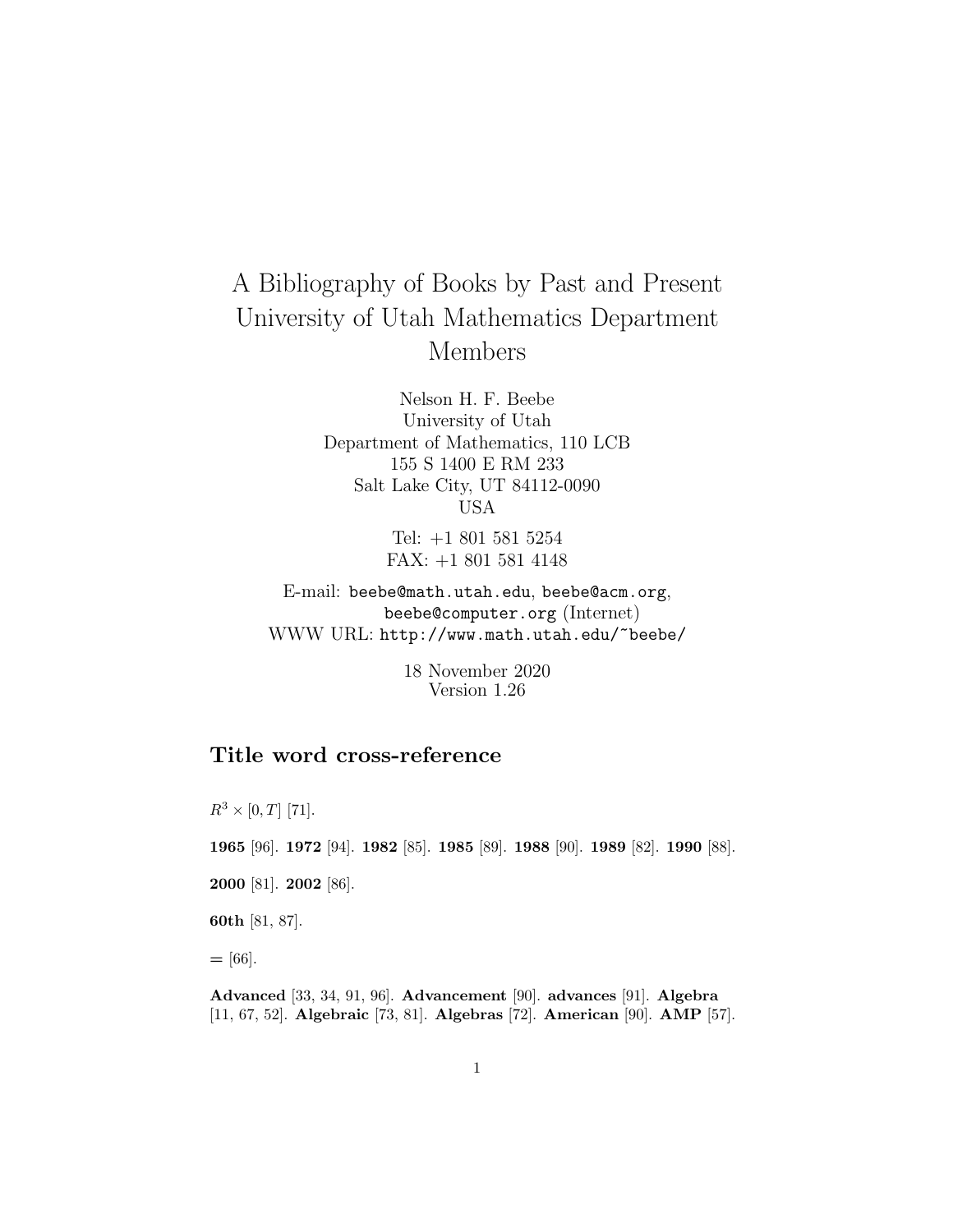**AMS** [80, 88]. **AMS-IMS-SIAM** [80]. **Analysis** [19, 39, 40, 41, 75, 16]. **Analytical** [33]. **annual** [90]. **Applications** [42, 51, 53, 54, 94, 95, 96]. **Applied** [44]. **Approximation** [44]. **Approximations** [18]. **Areas** [56]. **Army** [95, 96]. **Aspects** [27, 28, 84]. **Association** [90]. **Asymptotic** [17, 95]. **August** [85, 91]. **automating** [63]. **automatisieren** [63]. **aux** [62].

**Ben** [66]. **Bifurcation** [51, 69]. **Biological** [53, 58, 91]. **Biology** [10, 35, 36, 92, 89, 90]. **birthday** [81, 87]. **built** [4]. **Bursting** [8]. **Business** [52].

**C.** [81]. **Calculus** [1, 2, 3, 11]. **Case** [92]. **celebration** [81]. **Cell** [10, 92]. **Center** [95, 96]. **Central** [93]. **Chances** [27]. **Change** [19]. **Change-Point** [19]. **Characterization** [24, 25]. **Chemistry** [96, 89]. **Chern** [67]. **City** [81, 94]. **Classes** [67]. **Classic** [61, 63]. **Clemens** [81]. **Combinatorial** [31]. **Compact** [5]. **Complex** [82, 73, 74]. **Composite** [14]. **Composites** [55, 56]. **Computation** [6, 59]. **Computational** [33]. **Computer** [21, 22, 23]. **Concentration** [17]. **conducted** [95, 96]. **Conference** [80, 54, 86, 85, 76, 94]. **Connections** [73]. **Continuation** [69]. **Continuous** [93]. **control** [16]. **Convergence** [24, 25]. **course** [60]. **Cyclic** [57].

**d'Alembert** [77]. **Data** [42]. **David** [87]. **Definite** [93]. **Delay** [94]. **deviations** [60]. **Dictyostelium** [57]. **Differential** [11, 20, 54, 88, 59, 94, 69, 16, 95]. **Diffraction** [79]. **Diffusing** [28]. **Diffusive** [29]. **discoideum** [57]. **Dispersal** [58]. **Distributions** [43]. **Doctrine** [27]. **Domain** [38]. **Domains** [12, 77]. **Dynamics** [1, 2, 3, 29, 90].

**ecological** [4]. **Ecology** [92]. **ecosystems** [4]. **Eigenvalue** [69]. **Electrical** [86]. **Elliptic** [69, 70]. **Embeddings** [68]. **Empirical** [17]. **Engineering** [33]. **England** [91]. **environment** [4]. **Equadiff** [85]. **Equation** [77]. **Equations** [11, 20, 54, 88, 59, 94, 69, 71, 16, 95]. **ETOPIM** [86]. **Excitable** [34, 90]. **Experiment** [30]. **Experimental** [91]. **Extending** [56]. **Exterior** [77].

**festschrift** [83]. **Fields** [9, 49]. **Fluids** [78]. **Formation** [53, 91]. **Foundations** [75]. **Frequency** [38]. **FRG** [85]. **Frontiers** [53]. **Function** [6]. **Functional** [42, 94]. **Fundamental** [5].

**G** [83]. **Gambling** [26, 27]. **Games** [26]. **Genesis** [8]. **Geometrical** [31]. **Geometry** [88, 73, 81, 82]. **German** [63]. **Gibbs** [60]. **Global** [51]. **Gratings** [79]. **Groups** [5, 73, 80, 87, 76]. **Guide** [66].

**H** [81]. **Handbook** [6]. **held** [82, 34, 85, 86, 88, 89, 90, 91]. **Herb** [81]. **honor** [81, 87].

**Ihre** [63]. **IMS** [80]. **Inequalities** [51]. **Inference** [42]. **Inhomogeneous**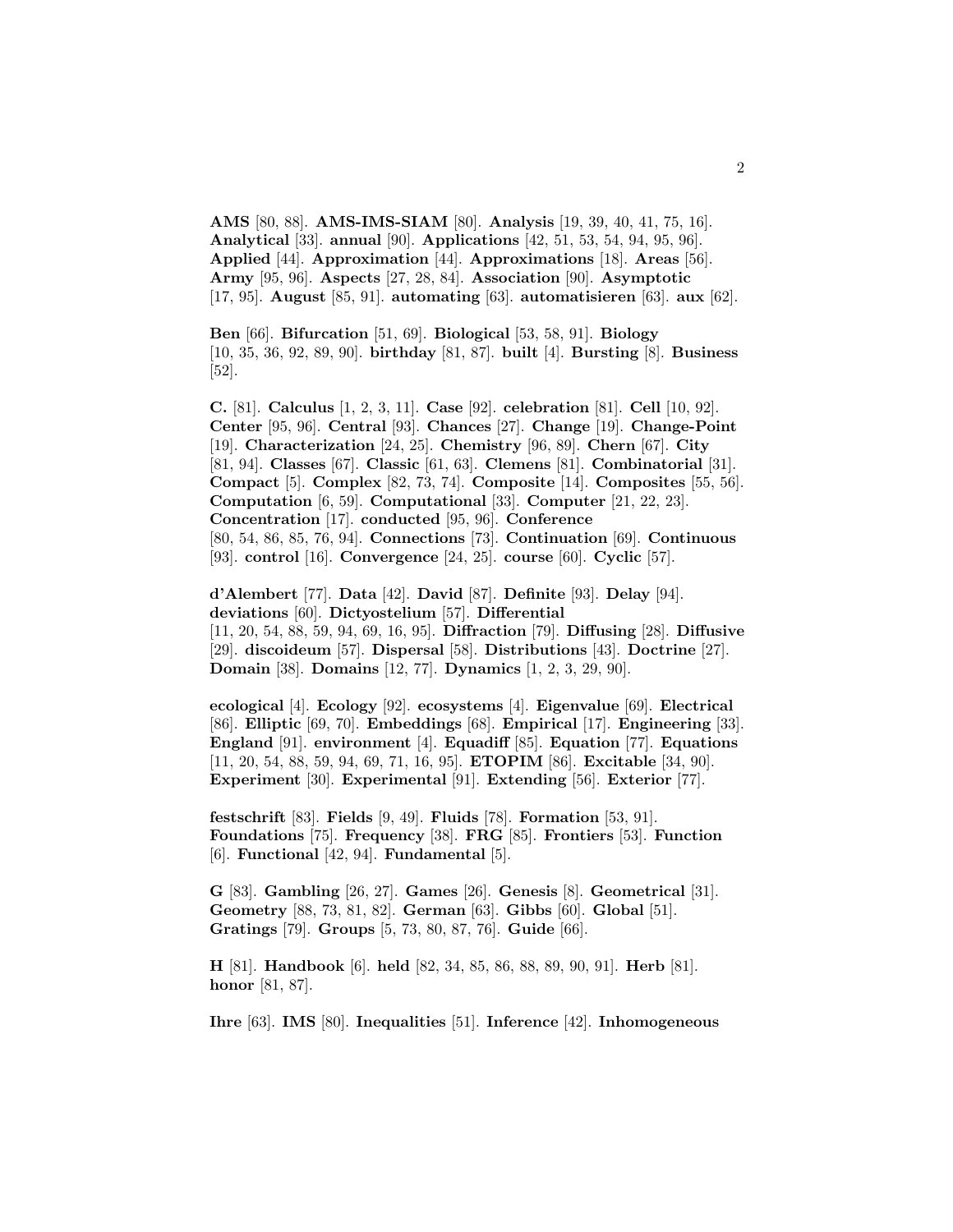[86]. **Institute** [96]. **Integrity** [30]. **Interfaces** [29]. **Internal** [29]. **International** [86, 85]. **Introduction** [37, 38, 49, 62, 60].

**Jiao** [66]. **jobs** [63]. **Joint** [80]. **Jr.** [87]. **July** [86]. **June** [80].

**K¨ahler** [5]. **Kernels** [93]. **Kingdom** [34, 91]. **Klassische** [63]. **Kurtz** [83].

**Lab** [21, 22, 23]. **Lake** [81]. **large** [60]. **Layers** [29]. **Learning** [21, 22, 23]. **Leeds** [34]. **Library** [6]. **Lie** [80, 82, 73]. **Life** [1, 2, 3]. **Limit** [19, 43, 93]. **Linear** [11]. **Linux** [63]. **Linux-Tasks** [63]. **Local** [67].

**Madison** [95, 96]. **Manifolds** [5]. **Maple** [11]. **Mappings** [12]. **March** [81, 88]. **Markov** [24, 25, 83]. **Materials** [14, 32]. **MathCW** [6]. **Mathematical** [6, 14, 26, 28, 84, 36, 45, 46, 47, 48, 53, 92, 90]. **Mathematical-Function** [6]. **Mathematics** [11, 32, 33, 37, 38, 44, 53, 95, 96]. **Matrix** [39, 40, 41]. **May** [82, 89, 90, 95]. **Measure** [72]. **measures** [60]. **Mechanics** [59, 96]. **Media** [9, 34, 86, 90]. **meeting** [89, 90]. **Methods** [15, 33, 36, 69]. **Millennium** [13]. **Minicourse** [20]. **Modeling** [1, 2, 3, 38, 92]. **Modelling** [14]. **Models** [53, 58]. **Multiparameter** [49]. **Multiplicities** [67]. **Multiscale** [32]. **Multivariable** [11].

**Nan** [66]. **NATO** [34, 91]. **Navier** [71]. **Nervous** [8]. **Neural** [9]. **Neurons** [9, 37, 38]. **Nevada** [90]. **Nonlinear** [16, 34, 35, 88, 89, 69].

**Obstacle** [51]. **October** [96]. **Operator** [43]. **Operator-Limit** [43]. **Optical** [86]. **Optimal** [26]. **Optimization** [15]. **Oscillations** [35, 57, 89]. **Other** [56]. **Oxford** [91].

**Park** [94]. **Partial** [20, 88, 69]. **Pattern** [53, 91]. **Period** [12]. **Perturbation** [96]. **Physiology** [84, 45, 46, 47, 48, 92]. **Play** [26]. **Point** [19]. **Population** [36]. **Portable** [6]. **Positive** [93, 70]. **pow loki** [64]. **Principles** [44, 4]. **Prize** [13]. **Probabilistic** [27]. **Probability** [1, 2, 3, 18, 43, 50, 93]. **Problems** [13, 51, 69, 70]. **Proceeding** [54]. **Proceedings** [34, 85, 86, 88, 91, 89, 76, 95, 96, 82, 90]. **Processes** [10, 17, 24, 34, 49, 25, 83]. **Products** [93]. **Programmierung** [63]. **Programming** [6]. **Programowanie** [64]. **Propagation** [78]. **Properties** [86].

**quantum** [96]. **questions** [90].

**Radar** [7]. **Random** [49]. **Reacting** [28]. **real** [80]. **reductive** [80, 87, 76]. **related** [83]. **Reliability** [17]. **Representation** [80, 76]. **Representations** [87]. **Research** [80, 34, 91, 95, 96]. **Rhythm** [8].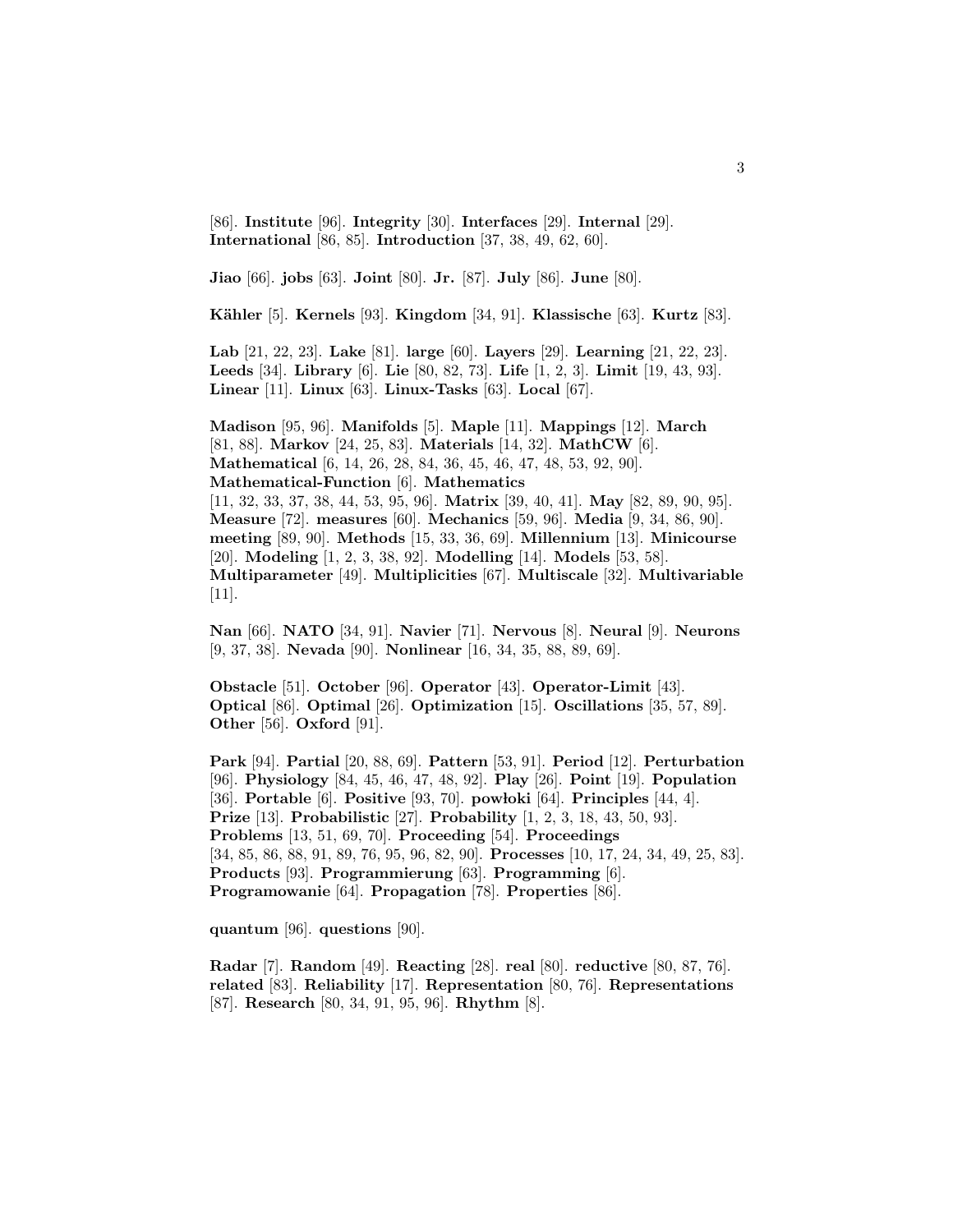**Salt** [81]. **SAS** [21, 22, 23]. **Scattering** [77, 79]. **Science** [56, 90]. **Scientists** [1, 2, 3]. **Script** [66]. **Scripting** [61, 63]. **scripts** [62]. **Semilinear** [70]. **seminar** [96]. **September** [34]. **Session** [88]. **Several** [73]. **Sh¯okai** [65]. **Shell** [61, 63, 62, 66]. **Shell-Programmierung** [63]. **shieru** [65]. **SIAM** [80]. **Single** [9]. **Sixth** [86]. **skrypt´ow** [64]. **Snowbird** [80, 86]. **Software** [6]. **Solutions** [70, 95]. **Some** [90]. **Sonar** [7]. **Sound** [78]. **Special** [88]. **States** [95, 96]. **Statistics** [18]. **Stochastic** [10, 20, 54]. **Stokes** [71]. **Stratified** [78]. **Structural** [15, 30]. **Studies** [26, 92]. **Study** [66, 69]. **sukuriputo** [65]. **Summer** [80]. **Sundance** [82]. **Suspensions** [57]. **Symposium** [81, 90, 82, 95]. **System** [8]. **Systems** [28, 58].

**Tasks** [63]. **Tensor** [93]. **Textbook** [48]. **Their** [94, 95]. **Theorems** [19, 93]. **Theoretical** [96, 91]. **Theory** [17, 30, 43, 55, 56, 93, 77, 79, 80, 82, 76, 96]. **Thomas** [83]. **Topics** [14, 40, 83]. **Topological** [68, 69]. **Topology** [31]. **Transformation** [44]. **Transport** [86].

**Unilateral** [51]. **United** [34, 91, 95, 96]. **University** [95, 96, 81, 89, 76]. **Unix** [63]. **Unix/Linux** [63]. **Unix/Linux-Tasks** [63]. **Urban** [4]. **USA** [86]. **Using** [6]. **UT** [86]. **Utah** [81, 82, 89, 94, 80, 76].

**Variables** [73, 74]. **Variational** [15, 51]. **Vector** [11]. **Vegas** [90]. **via** [69]. **Vogan** [87].

**Wave** [34]. **Waves** [9]. **weekend** [81]. **Weighted** [18]. **Wisconsin** [95, 96]. **Workshop** [34, 91]. **Würzburg** [85].

**Xi** [66]. **Xue** [66].

**Zhi** [66].

# **References**

# **Adler:1998:MDL**

[1] Frederick R. Adler. Modeling the Dynamics of Life: Calculus and Probability for Life Scientists. Brooks/Cole Publishing Co., Pacific Grove, CA, USA, 1998.

#### **Adler:2005:MDL**

[2] Frederick R. Adler. Modeling the Dynamics of Life: Calculus and Probability for Life Scientists. Thomson Brooks/Cole, Belmont, CA, USA, second edition, 2005.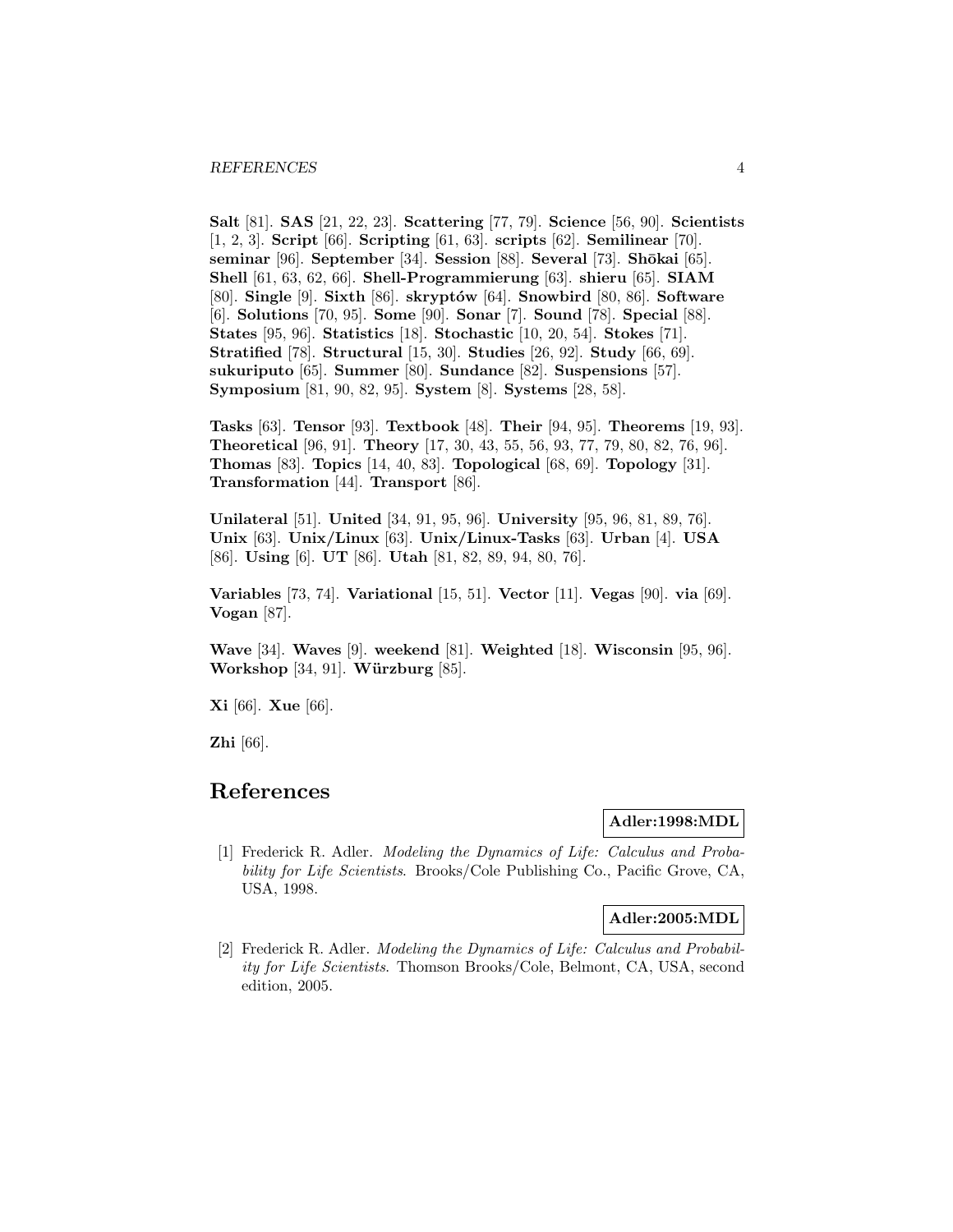# **Adler:2013:MDL**

[3] Frederick R. Adler. Modeling the Dynamics of Life: Calculus and Probability for Life Scientists. Brooks/Cole, Cengage Learning, Boston, MA, USA, third edition, 2013.

# **Adler:2013:UEE**

[4] Frederick R. Adler and Colby J. Tanner. Urban ecosystems: ecological principles for the built environment. Cambridge University Press, Cambridge, UK, 2013.

# **Amoros:1996:FGC**

[5] J. Amorós, M. Burger, K. Corlette, D. Kotschick, and D. Toledo. Fundamental Groups of Compact Kähler Manifolds, volume 44 of Mathematical Surveys and Monographs. American Mathematical Society, Providence, RI, USA, 1996.

#### **Beebe:2017:MFC**

[6] Nelson H. F. Beebe. The Mathematical-Function Computation Handbook: Programming Using the MathCW Portable Software Library. Springer-Verlag, Berlin, Germany / Heidelberg, Germany / London, UK / etc., 2017.

# **Blahut:1992:RS**

[7] Richard E. Blahut, Willard Miller, Jr., and Calvin H. Wilcox. Radar and Sonar, volume 32 of IMA volumes in mathematics and its applications. Springer-Verlag, Berlin, Germany / Heidelberg, Germany / London, UK / etc., 1992.

#### **Bressloff:2005:BGR**

[8] Paul C. Bressloff and Stephen Coombes, editors. Bursting the Genesis of Rhythm in the Nervous System. World Scientific Publishing Company, Singapore, 2005.

# **Bressloff:2013:WNM**

[9] Paul C. Bressloff. Waves in Neural Media: From Single Neurons to Neural Fields. Lecture Notes on Mathematical Modelling in the Life Sciences. Springer, Dordrecht, The Netherlands, 2013.

#### **Bressloff:2014:SPC**

[10] Paul C. Bressloff. Stochastic Processes in Cell Biology, volume 41 of Interdisciplinary Applied Mathematics. Springer International Publishing, Cham, Switzerland, 2014.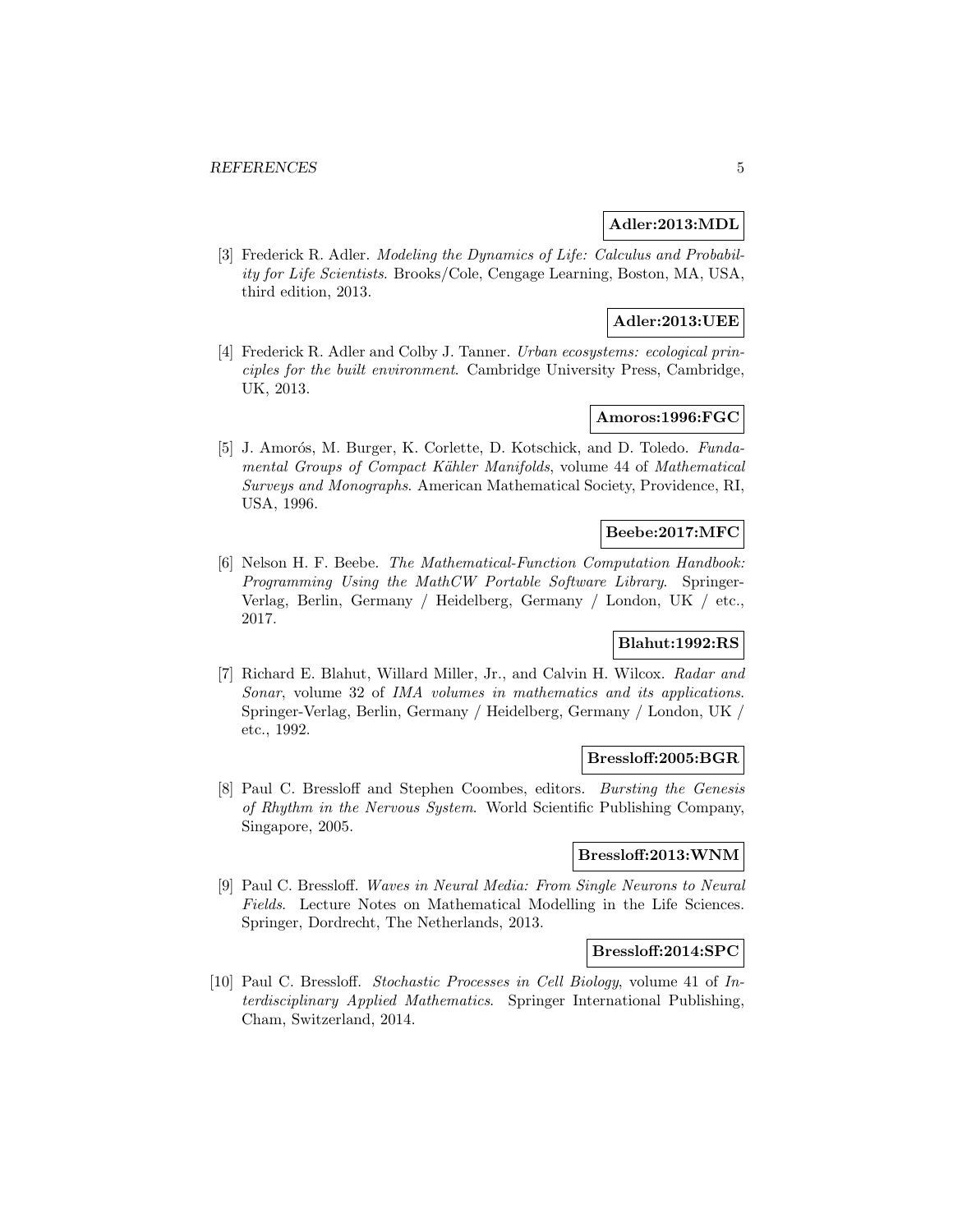#### **Carlson:1997:MMM**

[11] James A. Carlson and Jennifer M. Johnson. Multivariable Mathematics with Maple: Linear Algebra, Vector Calculus and Differential Equations. Prentice-Hall, Upper Saddle River, NJ 07458, USA, 1997.

#### **Carlson:2003:PMP**

[12] James Carlson, Stefan M¨uller-Stach, and Chris Peters. Period Mappings and Period Domains, volume 85 of Cambridge studies in advanced mathematics. Cambridge University Press, Cambridge, UK, 2003.

# **Carlson:2006:MPP**

[13] James A. Carlson, Arthur Jaffe, and Andrew Wiles, editors. The Millennium Prize Problems. American Mathematical Society, Providence, RI, USA, 2006.

# **Cherkaev:1997:TMM**

[14] Andrej Cherkaev and Robert Kohn, editors. Topics in the Mathematical Modelling of Composite Materials. Birkhäuser, Cambridge, MA, USA; Berlin, Germany; Basel, Switzerland, 1997.

#### **Cherkaev:2000:VMS**

[15] Andrej Cherkaev. Variational Methods for Structural Optimization, volume 140 of Applied mathematical sciences. Springer-Verlag, Berlin, Germany / Heidelberg, Germany / London, UK / etc., 2000.

#### **Clarke:1999:NAD**

[16] Frank H. Clarke, Ronald J. Stern, and Gert Sabidussi, editors. Nonlinear analysis, differential equations, and control, volume 528 of NATO science series. Series C, Mathematical and physical sciences, Norwell, MA, USA, and Dordrecht, The Netherlands, 1999. Kluwer Academic Publishers Group. Proceedings of the NATO Advanced Study Institute and Séminaire de Mathemátiques Supérieures on Nonlinear Analysis, Differential Equations, and Control, Montréal, Canada, July 27–August 7, 1998.

#### **Csorgo:1986:ATE**

[17] Miklós Csörgő, Sándor Csörgő, and Lajos Horváth. An Asymptotic Theory for Empirical Reliability and Concentration Processes, volume 33 of Lecture Notes in Statistics. Springer-Verlag, Berlin, Germany / Heidelberg, Germany / London, UK / etc., 1986.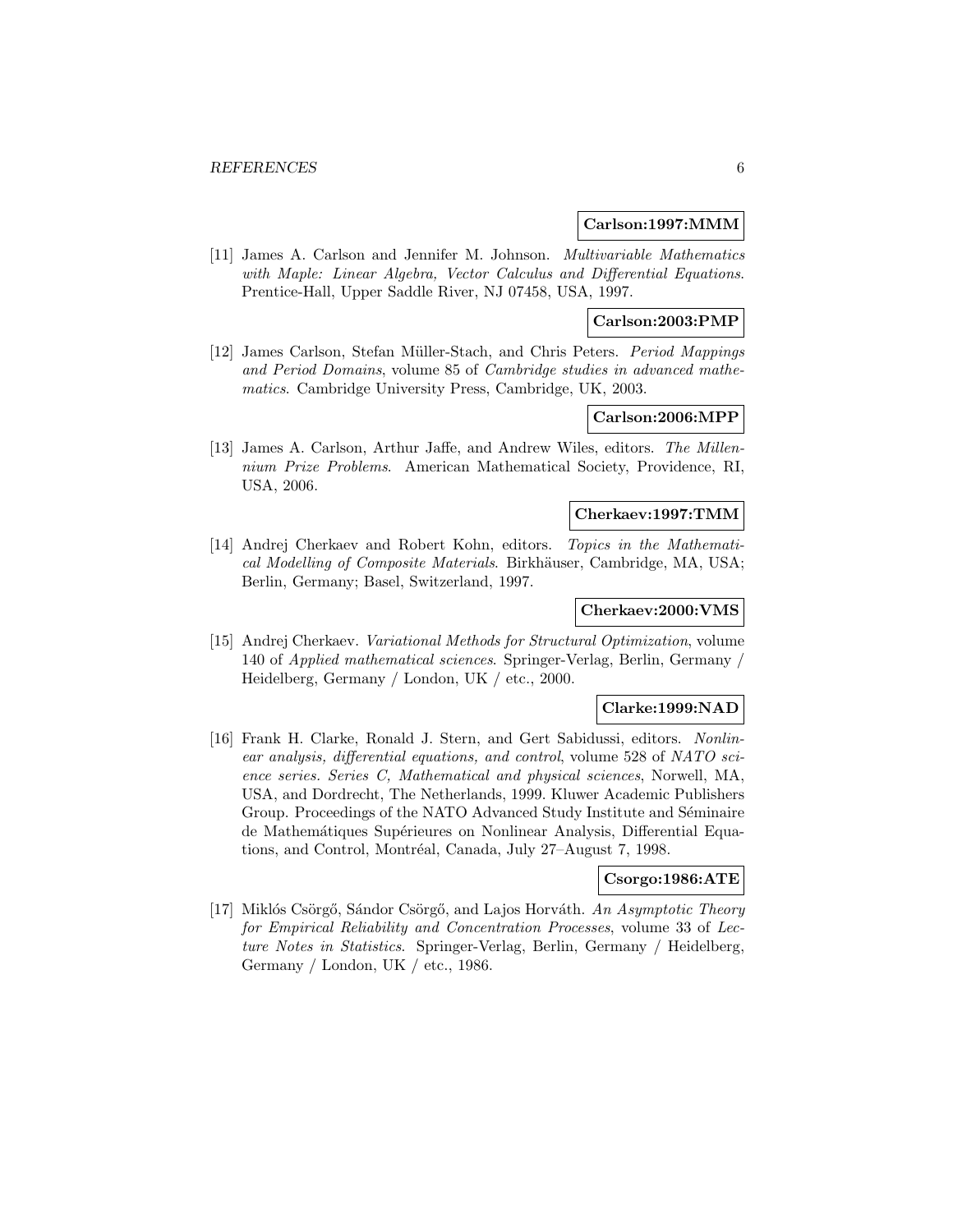#### **Csorgo:1993:WAP**

[18] Miklós Csörgő and Lajos Horváth. Weighted Approximations in Probability and Statistics. John Wiley and Sons, New York, NY, USA; London, UK; Sydney, Australia, 1993.

# **Csorgo:1997:LTC**

[19] Miklós Csörgő and Lajos Horváth. Limit Theorems in Change-Point Analysis. John Wiley and Sons, New York, NY, USA; London, UK; Sydney, Australia, 1997.

# **Dalang:2009:MSP**

[20] Robert Dalang, Davar Khoshnevisan, Carl Mueller, David Nualart, and Yimin Xiao. A Minicourse on Stochastic Partial Differential Equations, volume 1962 of Lecture Notes in Mathematics. Springer-Verlag, Berlin, Germany / Heidelberg, Germany / London, UK / etc., 2009.

# **Elliott:1995:LSC**

[21] Rebecca J. Elliott. Learning SAS in the Computer Lab. Duxbury Press, North Scituate, MA, USA, 1995.

# **Elliott:2000:LSC**

[22] Rebecca J. Elliott. Learning SAS in the Computer Lab. Duxbury Press, North Scituate, MA, USA, second edition, 2000.

# **Elliott:2010:LSC**

[23] Rebecca J. Elliott and Christopher H. Morrell. Learning SAS in the computer lab. Brooks/Cole Cengage Learning, Boston, MA, USA, third edition, 2010.

#### **Ethier:1986:MPC**

[24] Stewart N. Ethier and Thomas G. Kurtz. Markov Processes: Characterization and Convergence. John Wiley and Sons, New York, NY, USA; London, UK; Sydney, Australia, 1986.

# **Ethier:2005:MPC**

[25] Stewart N. Ethier and Thomas G. Kurtz. Markov processes: characterization and convergence. Wiley series in probability and statistics; Wiley-Interscience paperback series. Wiley-Interscience, Hoboken, NJ, USA, 2005.

# **Ethier:2007:OPM**

[26] Stewart N. Ethier and William R. Eadington, editors. Optimal Play: Mathematical Studies of Games and Gambling. Institute for the Study of Gambling and Commercial Gaming, Reno, NV, USA, 2007.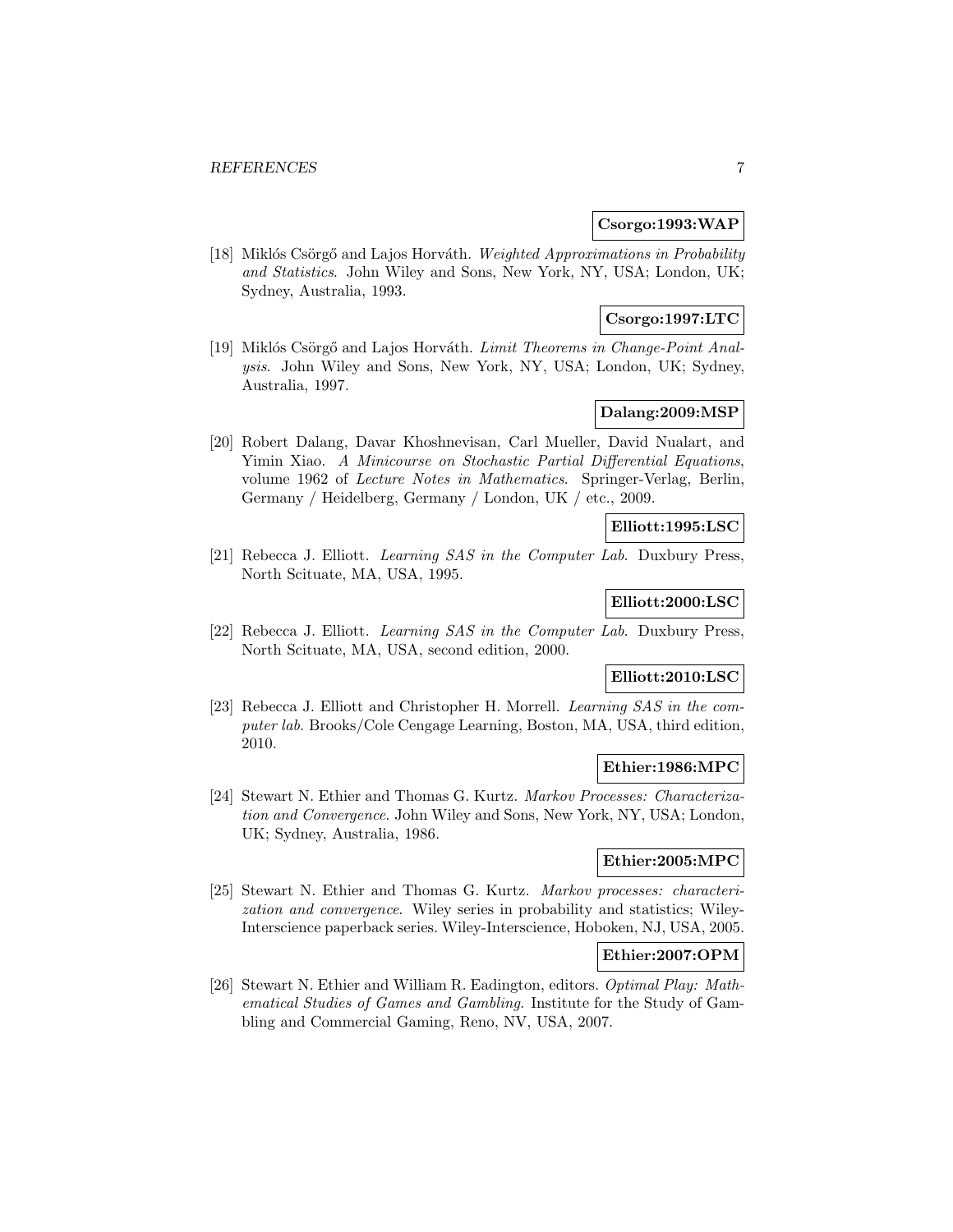#### **Ethier:2010:DCP**

[27] Stewart N. Ethier. The Doctrine of Chances: Probabilistic Aspects of Gambling. Probability and Its Applications. Springer-Verlag, Berlin, Germany / Heidelberg, Germany / London, UK / etc., 2010.

# **Fife:1978:MAR**

[28] Paul C. Fife. Mathematical Aspects of Reacting and Diffusing Systems, volume 28 of Lecture Notes in Biomathematics. Springer-Verlag, Berlin, Germany / Heidelberg, Germany / London, UK / etc., 1978.

# **Fife:1998:DIL**

[29] Paul C. Fife. Dynamics of Internal Layers and Diffusive Interfaces, volume 53 of CBMS-NSF Regional Conference Series in Applied Mathematics. SIAM Press, Philadelphia, PA, USA, 1998.

### **Folias:1989:SIT**

[30] E. S. Folias, editor. Structural Integrity: Theory and Experiment. Kluwer Academic Publishers Group, Norwell, MA, USA, and Dordrecht, The Netherlands, 1989.

# **Glaser:1970:GCT**

[31] Leslie C. Glaser. Geometrical Combinatorial Topology, volume 1 and 2. Van Nostrand Reinhold, New York, NY, USA, 1970 and 1972.

# **Golden:1998:MMM**

[32] Kenneth M. Golden et al., editors. Mathematics of Multiscale Materials, volume 99 of The IMA volumes in mathematics and its applications. Springer-Verlag, Berlin, Germany / Heidelberg, Germany / London, UK / etc., 1998.

# **Gustafson:1998:ACM**

[33] Grant B. Gustafson and Calvin H. Wilcox. Analytical and Computational Methods of Advanced Engineering Mathematics, volume 28 of Texts in applied mathematics. Springer-Verlag, Berlin, Germany / Heidelberg, Germany / London, UK / etc., 1998.

#### **Holden:1991:NWP**

[34] Arun V. Holden, Mario Markus, and Hans G. Othmer, editors. Nonlinear Wave Processes in Excitable Media, Proceedings of a NATO Advanced Research Workshop on Nonlinear Wave Processes in Excitable Media, held September 11–15, 1989, in Leeds, United Kingdom, volume 244 of NATO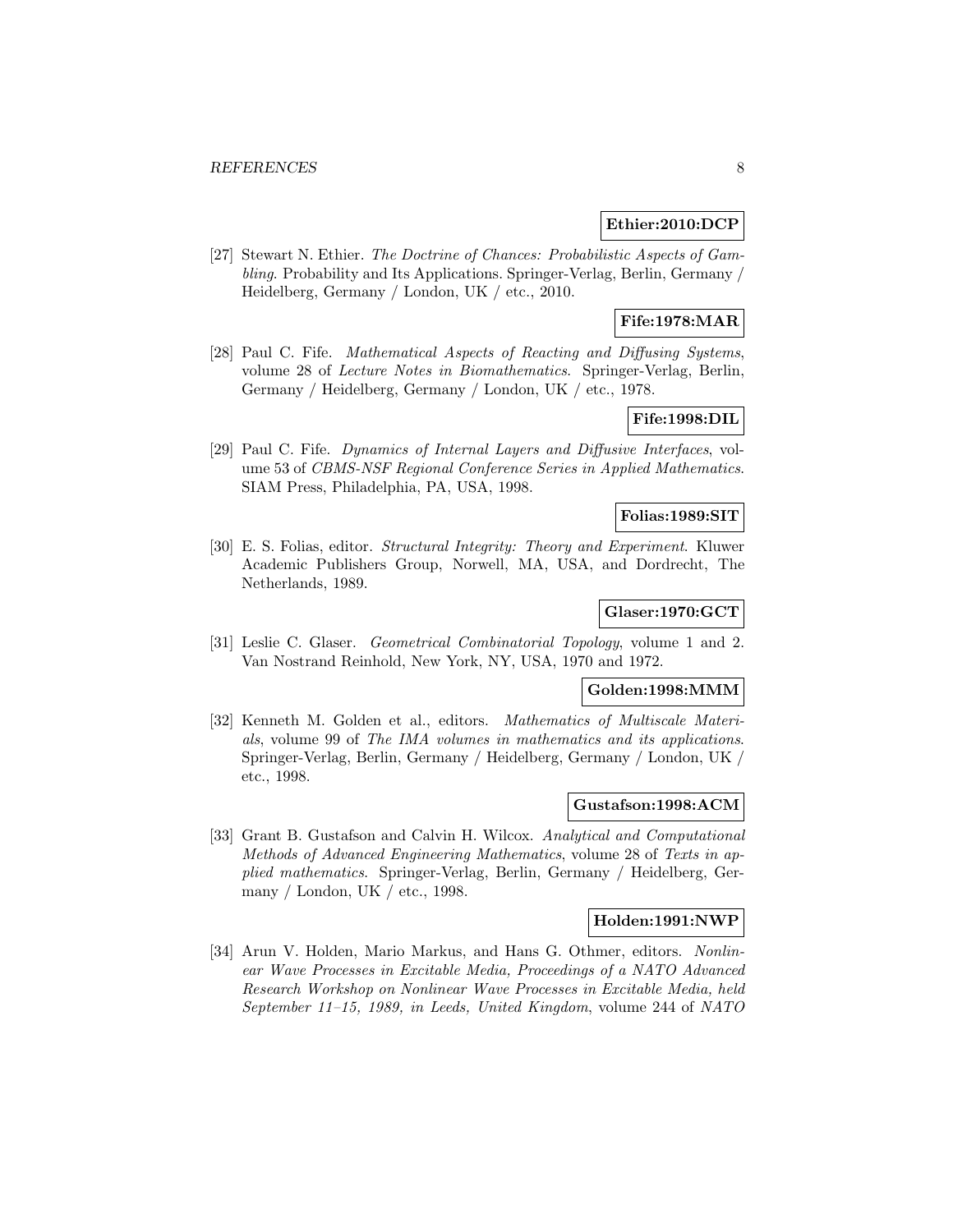ASI series. Series B, Physics. Plenum Press, New York, NY, USA; London, UK, 1991.

## **Hoppensteadt:1979:NOB**

[35] F. C. Hoppensteadt, editor. Nonlinear Oscillations in Biology. Lectures in applied mathematics; v. 17. American Mathematical Society, Providence, RI, USA, 1979.

### **Hoppensteadt:1982:MMP**

[36] F. C. Hoppensteadt. Mathematical Methods of Population Biology, volume 4 of Cambridge studies in mathematical biology. Cambridge University Press, Cambridge, UK, 1982.

# **Hoppensteadt:1986:IMN**

[37] F. C. Hoppensteadt. An Introduction to the Mathematics of Neurons, volume 6 of Cambridge studies in mathematical biology. Cambridge University Press, Cambridge, UK, 1986.

#### **Hoppensteadt:1997:IMN**

[38] F. C. Hoppensteadt. An Introduction to the Mathematics of Neurons: Modeling in the Frequency Domain, volume 6 of Cambridge studies in mathematical biology. Cambridge University Press, Cambridge, UK, second edition, 1997.

# **Horn:1985:MA**

[39] Roger Horn and Charles R. Johnson. Matrix Analysis. Cambridge University Press, Cambridge, UK, 1985.

# **Horn:1991:TMA**

[40] Roger Horn and Charles R. Johnson. Topics in Matrix Analysis. Cambridge University Press, Cambridge, UK, 1991.

# **Horn:2012:MA**

[41] Roger A. Horn and Charles R. (Charles Royal) Johnson. Matrix Analysis. Cambridge University Press, Cambridge, UK, second edition, 2012.

#### **Horvath:2012:IFD**

[42] Lajos Horváth and Piotr Kokoszka. Inference for Functional Data with Applications, volume 200 of Springer Series in Statistics. Springer-Verlag, Berlin, Germany / Heidelberg, Germany / London, UK / etc., 2012.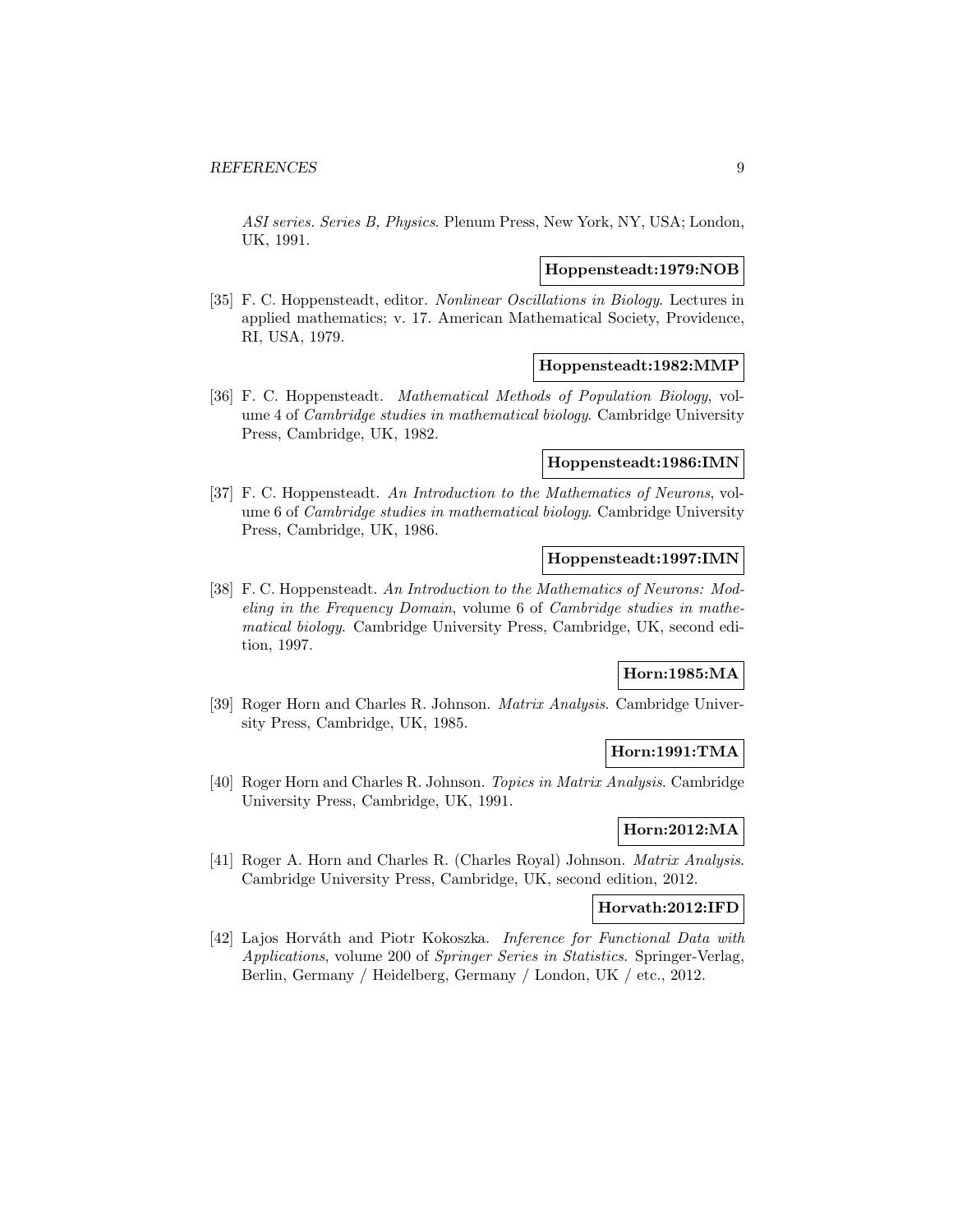### **Jurek:1993:OLD**

[43] Zbigniew J. Jurek and J. David Mason. Operator-Limit Distributions in Probability Theory. John Wiley and Sons, New York, NY, USA; London, UK; Sydney, Australia, 1993.

#### **Keener:1988:PAM**

[44] James P. Keener. Principles of Applied Mathematics: Transformation and Approximation. Addison-Wesley, Reading, MA, USA, 1988.

# **Keener:1998:MP**

[45] James P. Keener and James Sneyd. Mathematical Physiology, volume 8 of Interdisciplinary Applied Mathematics. Springer-Verlag, Berlin, Germany / Heidelberg, Germany / London, UK / etc., 1998.

# **Keener:1998:MPI**

[46] James P. Keener and James Sneyd. Mathematical Physiology, volume 8 of Interdisciplinary Applied Mathematics. Springer-Verlag, Berlin, Germany / Heidelberg, Germany / London, UK / etc., 1998.

#### **Keener:2000:MP**

[47] James P. Keener and James Sneyd. Mathematical Physiology. Perseus Books, Cambridge, MA, USA, 2000.

# **Keener:2005:MTP**

[48] James P. Keener and James Sneyd. A Mathematical Textbook of Physiology. Springer-Verlag, Berlin, Germany / Heidelberg, Germany / London, UK / etc., second edition, 2005.

#### **Khoshnevisan:2002:MPI**

[49] Davar Khoshnevisan. Multiparameter Processes: An Introduction to Random Fields. Springer Monographs in Mathematics. Springer-Verlag, Berlin, Germany / Heidelberg, Germany / London, UK / etc., 2002.

# **Khoshnevisan:2007:P**

[50] Davar Khoshnevisan. Probability, volume 80 of Graduate studies in mathematics. American Mathematical Society, Providence, RI, USA, 2007.

#### **Le:1997:GBP**

[51] Vy Khoi Le and Klaus Schmitt. Global Bifurcation Problems in Variational Inequalities: Applications to Obstacle and Unilateral Problems, volume 123 of Applied Mathematical Sciences. Springer-Verlag, Berlin, Germany / Heidelberg, Germany / London, UK / etc., 1997.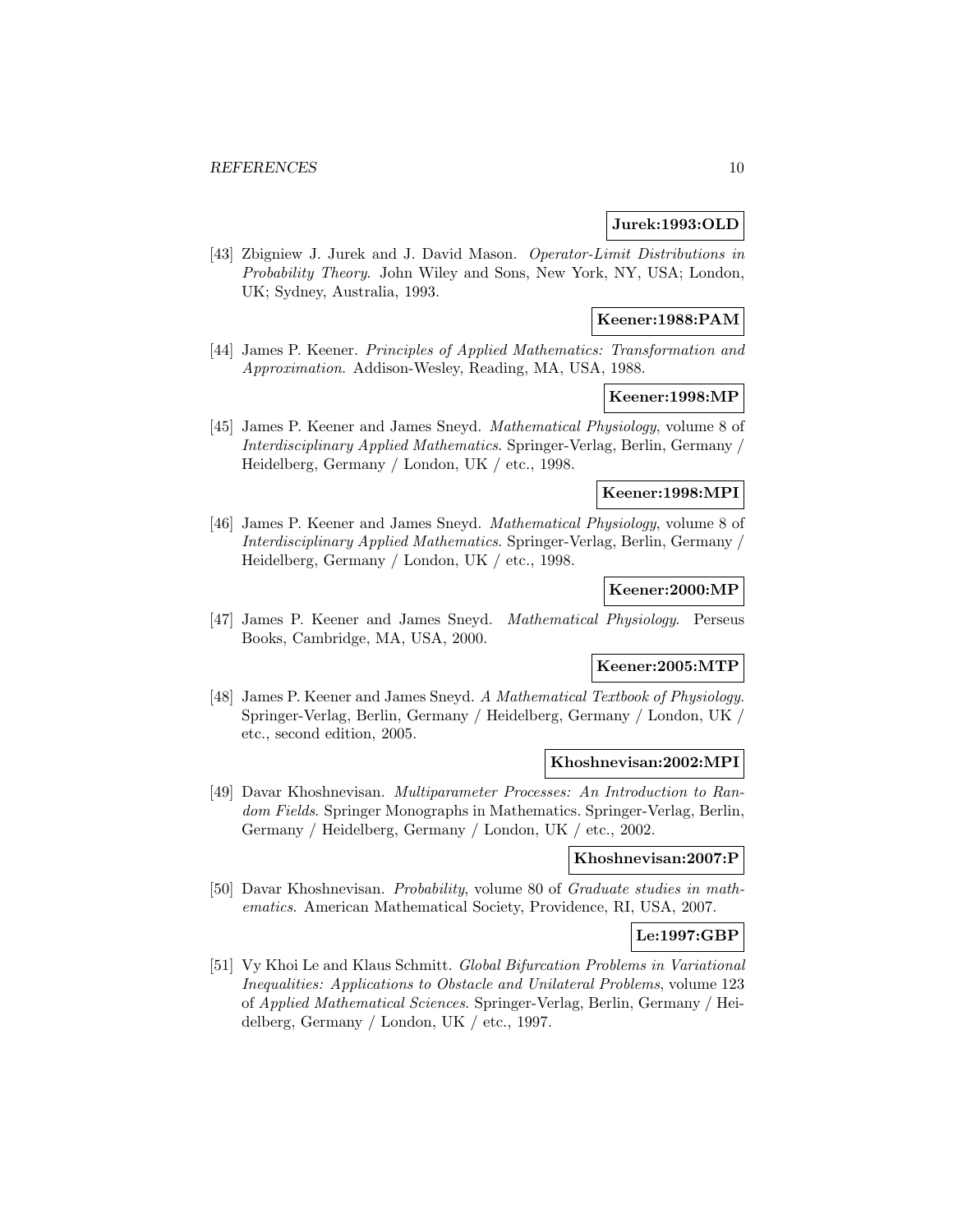#### **MacArthur:2014:BA**

[52] Kelly MacArthur. Business algebra. Kendall Hunt Publishing Company, Dubuque, IA, USA, 2014.

#### **Maini:2001:MMB**

[53] Philip K. Maini and Hans G. Othmer. Mathematical Models for Biological Pattern Formation: Frontiers in Applications of Mathematics, volume 121 of The IMA volumes in mathematics and its applications. Springer-Verlag, Berlin, Germany / Heidelberg, Germany / London, UK / etc., 2001.

# **Mason:1977:PCS**

[54] J. David Mason, editor. Proceeding of the Conference on Stochastic Differential Equations and Applications. Academic Press, New York, USA, 1977.

# **Milton:2002:TC**

[55] Graeme Milton. The Theory of Composites, volume 6 of Cambridge monographs on applied and computational mathematics. Cambridge University Press, Cambridge, UK, 2002.

# **Milton:2016:ETC**

[56] Graeme W. Milton, editor. Extending the Theory of Composites to Other Areas of Science. Milton–Patton Publishers, P.O. Box 581077, Salt Lake City, UT 85148, USA, 2016.

# **Munk:1989:CAO**

[57] Peter B. Munk and Hans G. Othmer. Cyclic AMP Oscillations in Suspensions of Dictyostelium discoideum, volume 323:1215 of Philosophical transactions of the Royal society of London. Ser. B, Biological sciences. Royal Society of London, London, England, 1989.

# **Othmer:1987:MDB**

[58] Hans G. Othmer, Stephen R. Dunbar, and W. Alt. Models of Dispersal in Biological Systems. Sonderforschungsbereich 123, Stochast. Math. Modelle. Universität Heidelberg, Heidelberg, Germany, 1987.

#### **Palais:2009:DEM**

[59] Richard S. Palais and Robert A. Palais. Differential Equations, Mechanics, and Computation, volume 51 of Student mathematical library; IAS/Park City mathematical subseries. American Mathematical Society, Providence, RI, USA, 2009.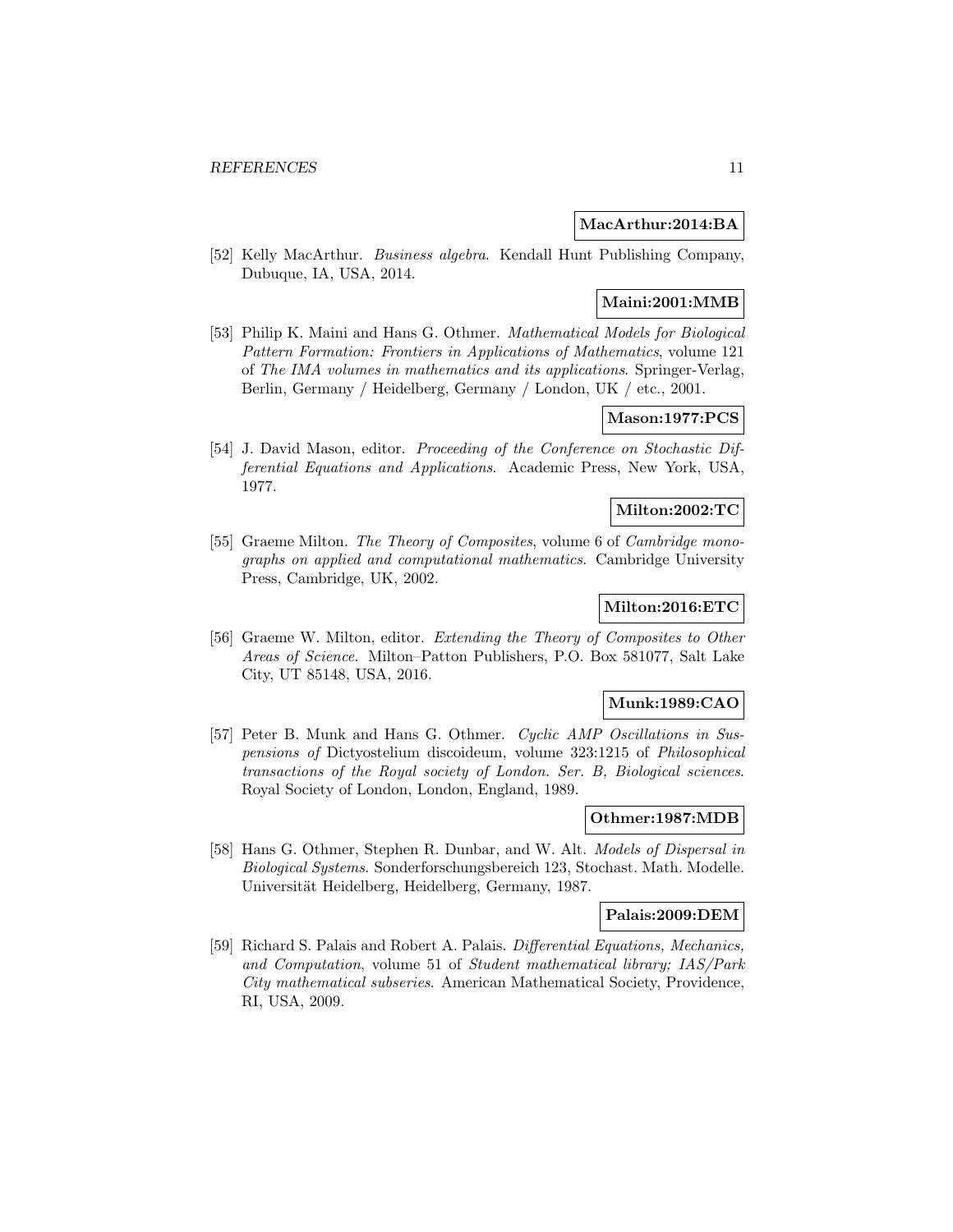#### **Rassoul-Agha:2015:CLD**

[60] Firas Rassoul-Agha and Timo O. Seppäläinen. A course on large deviations with an introduction to Gibbs measures, volume 162 of Graduate studies in mathematics. American Mathematical Society, Providence, RI, USA, 2015.

#### **Robbins:2005:CSS**

[61] Arnold Robbins and Nelson H. F. Beebe. Classic Shell Scripting. O'Reilly Media, Inc., 1005 Gravenstein Highway North, Sebastopol, CA 95472, USA, 2005. Also available in Chinese [66], French [62], German [63], Japanese [65], and Polish [64] translations.

# **Robbins:2005:ISS**

[62] Arnold Robbins and Nelson H. F. Beebe. Introduction aux scripts shell. O'Reilly & Associates, Inc., 981 Chestnut Street, Newton, MA 02164, USA, 2005. French translation of [61] by Eric Jacoboni.

#### **Robbins:2006:KSP**

[63] Arnold Robbins and Nelson H. F. Beebe. Klassische Shell-Programmierung: [automatisieren Sie Ihre Unix/Linux-Tasks]. (German) [Classic Shell Scripting: [automating your Unix/Linux jobs]]. O'Reilly & Associates, Inc., 981 Chestnut Street, Newton, MA 02164, USA, 2006. German translation of [61] by Kathrin Lichtenberg.

# **Robbins:2006:PSP**

[64] Arnold Robbins and Nelson H. F. Beebe. Programowanie skryptów powłoki. Helion, Gliwice, Poland, 2006. Polish translation of [61] by Przemysław Szeremiota.

#### **Robbins:2006:SSS**

[65] Arnold Robbins and Nelson H. F. Beebe. *Shōkai shieru sukuriputo*. Orair $\bar{\text{i}}$ Japan, Tōkyō, Japan, 2006. Japanese translation of [61] by Aoi Hyūga.

#### **Robbins:2008:SJB**

[66] Arnold Robbins and Nelson H. F. Beebe. Shell Jiao Ben Xue Xi Zhi Nan  $=$ Shell Script Study Guide. O'Reilly Media, Inc., 1005 Gravenstein Highway North, Sebastopol, CA 95472, USA, 2008. Simplified Chinese translation of [61].

#### **Roberts:1998:MCC**

[67] Paul Roberts. Multiplicities and Chern Classes in Local Algebra. Cambridge University Press, Cambridge, UK, 1998.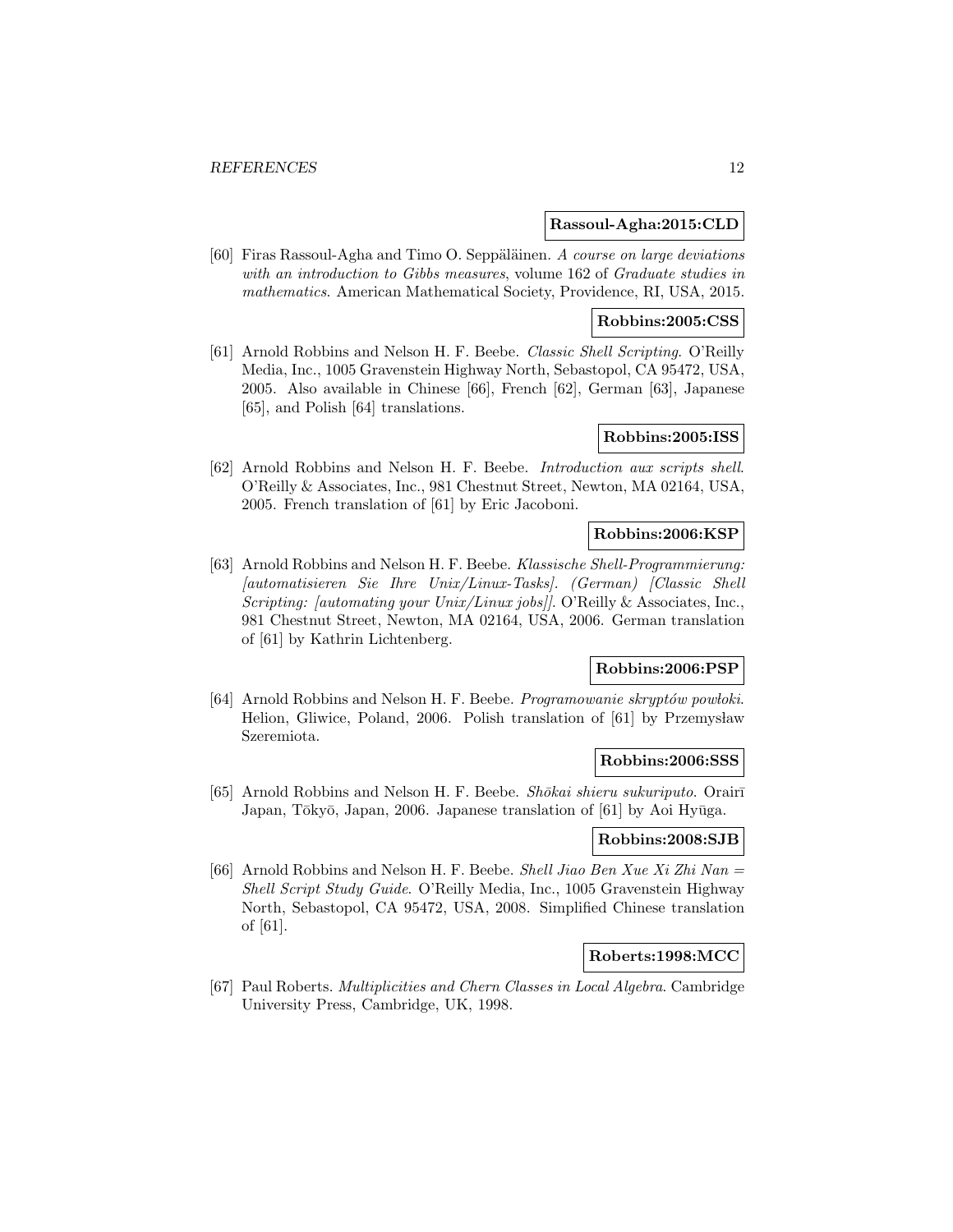# **Rushing:1973:TE**

[68] T. Benny Rushing. Topological Embeddings. Academic Press, New York, USA, 1973.

# **Schmitt:1982:SEB**

[69] Klaus Schmitt. A Study of Eigenvalue and Bifurcation Problems for Nonlinear Elliptic Partial Differential Equations via Topological Continuation Methods. Université Catholique de Louvain, Institut de Mathématique Pure et Appliquée, Louvain, Belgium, 1982.

# **Schmitt:1994:PSS**

[70] Klaus Schmitt. Positive Solutions of Semilinear Elliptic Problems. University of Montréal Press, Montréal, Québec, Canada, 1994.

# **Stenger:2016:NSE**

[71] Frank Stenger, Don Tucker, and Gerd Baumann. Navier–Stokes Equations on  $R^3 \times [0, T]$ . Springer-Verlag, Berlin, Germany / Heidelberg, Germany / London, UK / etc., 2016.

# **Taylor:1973:MAC**

[72] Joseph L. Taylor. Measure Algebras, volume 16 of CBMS Regional Conference Series in Mathematics. American Mathematical Society, Providence, RI, USA, 1973.

# **Taylor:2002:SCV**

[73] Joseph L. Taylor. Several Complex Variables with Connections to Algebraic Geometry and Lie Groups, volume 46 of Graduate Studies in Mathematics. American Mathematical Society, Providence, RI, USA, 2002.

# **Taylor:2011:CV**

[74] Joseph L. Taylor. Complex Variables, volume 16 of Pure and applied undergraduate texts. American Mathematical Society, Providence, RI, USA, 2011.

# **Taylor:2012:FA**

[75] Joseph L. Taylor. Foundations of Analysis, volume 18 of Pure and applied undergraduate texts. American Mathematical Society, Providence, RI, USA, 2012.

#### **Trombi:1983:RTR**

[76] Peter C. Trombi, editor. Representation theory of reductive groups: proceedings of the University of Utah conference 1982, volume 40 of Progress in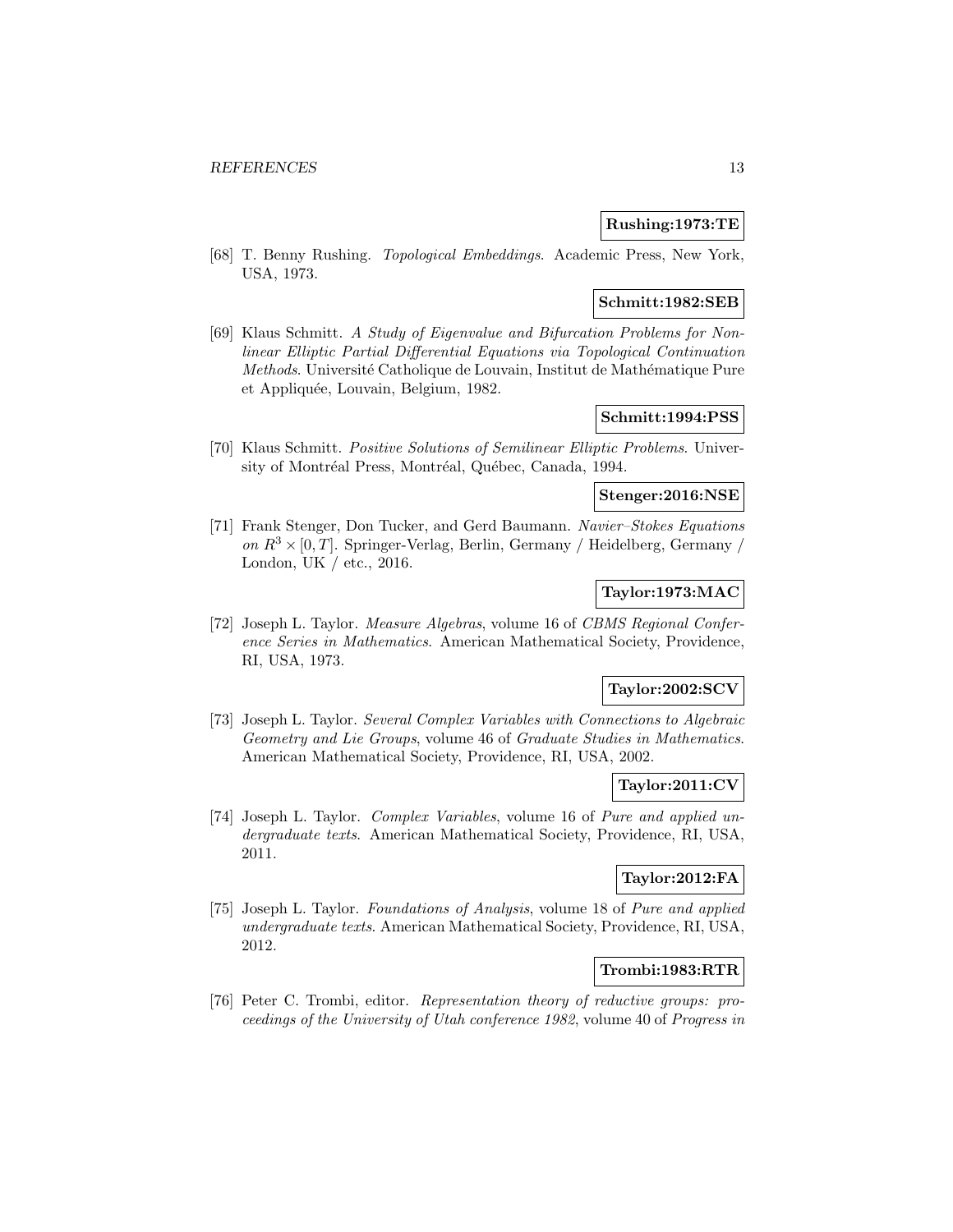mathematics. Birkhäuser, Cambridge, MA, USA; Berlin, Germany; Basel, Switzerland, 1983.

#### **Wilcox:1975:STD**

[77] Calvin H. Wilcox. Scattering Theory for the d'Alembert Equation in Exterior Domains, volume 442 of Lecture Notes in Mathematics. Springer-Verlag, Berlin, Germany / Heidelberg, Germany / London, UK / etc., 1975.

# **Wilcox:1984:SPS**

[78] Calvin H. Wilcox. Sound Propagation in Stratified Fluids, volume 50 of Applied mathematical sciences. Springer-Verlag, Berlin, Germany / Heidelberg, Germany / London, UK / etc., 1984.

### **Wilcox:1984:STD**

[79] Calvin H. Wilcox. Scattering Theory for Diffraction Gratings, volume 46 of Applied mathematical sciences. Springer-Verlag, Berlin, Germany / Heidelberg, Germany / London, UK / etc., 1984.

### **Arthur:2008:RTR**

[80] James Arthur, Wilfried Schmid, and Peter E. Trapa, editors. Representation theory of real reductive Lie groups: AMS-IMS-SIAM Joint Summer Research Conference, June 4–8, 2006, Snowbird, Utah, volume 472 of Contemporary mathematics, Providence, RI, USA, 2008. American Mathematical Society.

#### **Bertram:2002:SHC**

[81] Aaron Bertram, James A. Carlson, and Holger Kley, editors. Symposium in honor of C. H. Clemens: a weekend of algebraic geometry in celebration of Herb Clemens's 60th birthday, University of Utah, Salt Lake City, March 10–12, 2000, volume 312 of Contemporary mathematics, Providence, RI, USA, 2002. American Mathematical Society.

# **Carlson:1991:CGL**

[82] James A. Carlson, C. Herbert Clemens, and David R. Morrison, editors. Complex geometry and Lie theory, Proceedings of a symposium held at Sundance, Utah, May 26–30, 1989, volume 53 of Proceedings of symposia in pure mathematics, Providence, RI, USA, 1991. American Mathematical Society.

#### **Ethier:2008:MPR**

[83] Stewart N. Ethier, Jin Feng, Richard H. Stockbridge, and Thomas G. Kurtz, editors. Markov processes and related topics: a festschrift for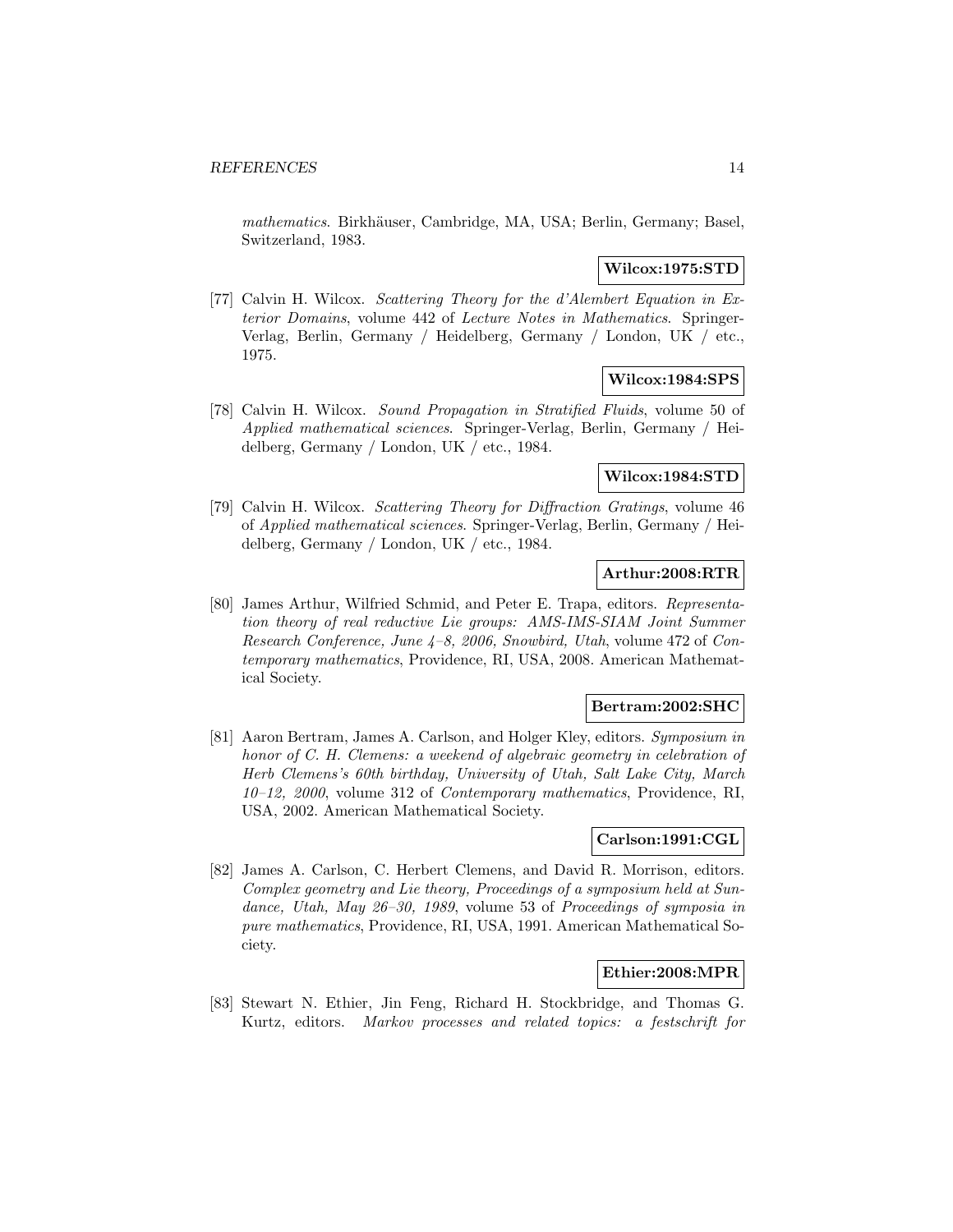Thomas G. Kurtz, volume 4 of Institute of Mathematical Statistics collections, Beachwood, OH, USA, 2008. Institute of Mathematical Statistics. A four-day conference held at the University of Wisconsin, Madison, July 10–13, 2006, in celebration of Tom Kurtz's 65th birthday.

# **Hoppensteadt:1981:MAP**

[84] F. C. Hoppensteadt, editor. Mathematical Aspects of Physiology, volume 19 of Lectures in applied mathematics, Providence, RI, USA, 1981. American Mathematical Society.

#### **Knobloch:1983:EPI**

[85] Hans Wilhelm Knobloch and Klaus Schmitt, editors. Equadiff 82: Proceedings of the international conference held in Würzburg, FRG, August 23–28, 1982, volume 1017 of Lecture Notes in Mathematics, Berlin, Germany / Heidelberg, Germany / London, UK / etc., 1983. Springer-Verlag.

# **Milton:2003:PSI**

[86] G. W. Milton, K. M. Golden, D. Dobson, and Z. V. Vardeny, editors. Proceedings of the Sixth International Conference on Electrical Transport and Optical Properties of Inhomogeneous Media: ETOPIM 6, held in Snowbird, UT, USA,  $15-19$  July 2002, volume  $338(1-4)$  of Physica B, Condensed Matter, Amsterdam, The Netherlands, 2003. North-Holland.

#### **Nevins:2015:RRG**

[87] Monica Nevins and Peter E. Trapa, editors. Representations of reductive groups: in honor of the 60th birthday of David A. Vogan, Jr., volume 312 of Progress in mathematics, Cambridge, MA, USA; Berlin, Germany; Basel, Switzerland, 2015. Birkhäuser.

# **Oliker:1990:GNP**

[88] Vladimir Oliker and Andrejs Treibergs, editors. Geometry and Nonlinear Partial Differential Equations, Proceedings of the AMS Special Session held March 23–24, 1990, volume 127 of Contemporary Mathematics, Providence, RI, USA, 1990. American Mathematical Society.

#### **Othmer:1986:NOB**

[89] Hans G. Othmer, editor. Nonlinear oscillations in biology and chemistry: proceedings of a meeting held at the University of Utah, May 9–11, 1985, volume 66 of Lecture notes in biomathematics, Berlin, Germany / Heidelberg, Germany / London, UK / etc., 1986. Springer-Verlag.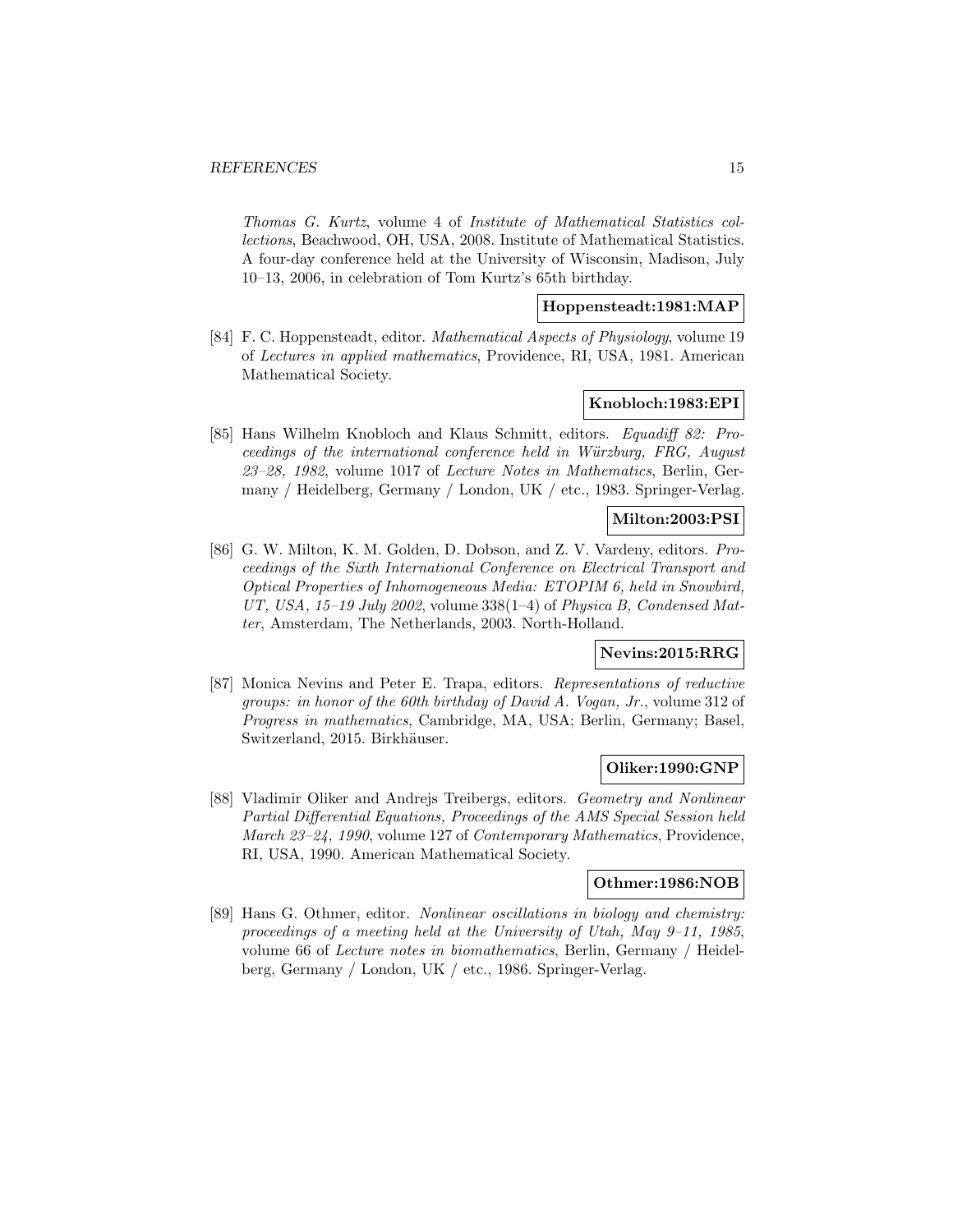#### **Othmer:1989:SMQ**

[90] Hans G. Othmer, editor. Some mathematical questions in biology: the dynamics of excitable media. Proceedings of the 1988 Symposium on Some Mathematical Questions in Biology, held at the annual meeting of the American Association for the Advancement of Science in Las Vegas, Nevada, May 4, 1988, volume 21 of Lectures on mathematics in the life sciences, Providence, RI, USA, 1989. American Mathematical Society.

#### **Othmer:1993:ETA**

[91] Hans G. Othmer, Philip K. Maini, and James D. Murray, editors. Experimental and theoretical advances in biological pattern formation, Proceedings of a NATO Advanced Research Workshop on Biological Pattern Formation, held August 27–31, 1992, in Oxford, England, United Kingdom, volume 259 of NATO ASI series. Series A, Life sciences, New York, NY, USA; London, UK, 1993. Plenum Press.

#### **Othmer:1997:CSM**

[92] Hans G. Othmer, Frederick R. Adler, Mark A. Lewis, and John C. Dallon, editors. Case Studies in Mathematical Modeling—Ecology, Physiology, and Cell Biology. Prentice-Hall, Upper Saddle River, NJ 07458, USA, 1997.

# **Parthasarathy:1972:PDK**

[93] K. R. Parthasarathy and Klaus Schmidt. Positive Definite Kernels, Continuous Tensor Products, and Central Limit Theorems of Probability Theory, volume 272 of Lecture Notes in Mathematics. Springer-Verlag, Berlin, Germany / Heidelberg, Germany / London, UK / etc., 1972.

#### **Schmitt:1972:DFD**

[94] Klaus Schmitt, editor. Delay and Functional Differential Equations and Their Applications: Conference on Delay and Functional Differential Equations and Their Applications, Park City, Utah, 1972, New York, USA, 1972. Academic Press.

#### **Wilcox:1964:ASD**

[95] Calvin H. Wilcox, editor. Asymptotic solutions of differential equations and their applications; proceedings of a symposium conducted by the Mathematics Research Center, United States Army, at the University of Wisconsin, Madison, May  $4-6$ , 1964, volume 13 of Publication of the Mathematics Research Center, U.S. Army, University of Wisconsin, New York, NY, USA; London, UK; Sydney, Australia, 1964. John Wiley and Sons.